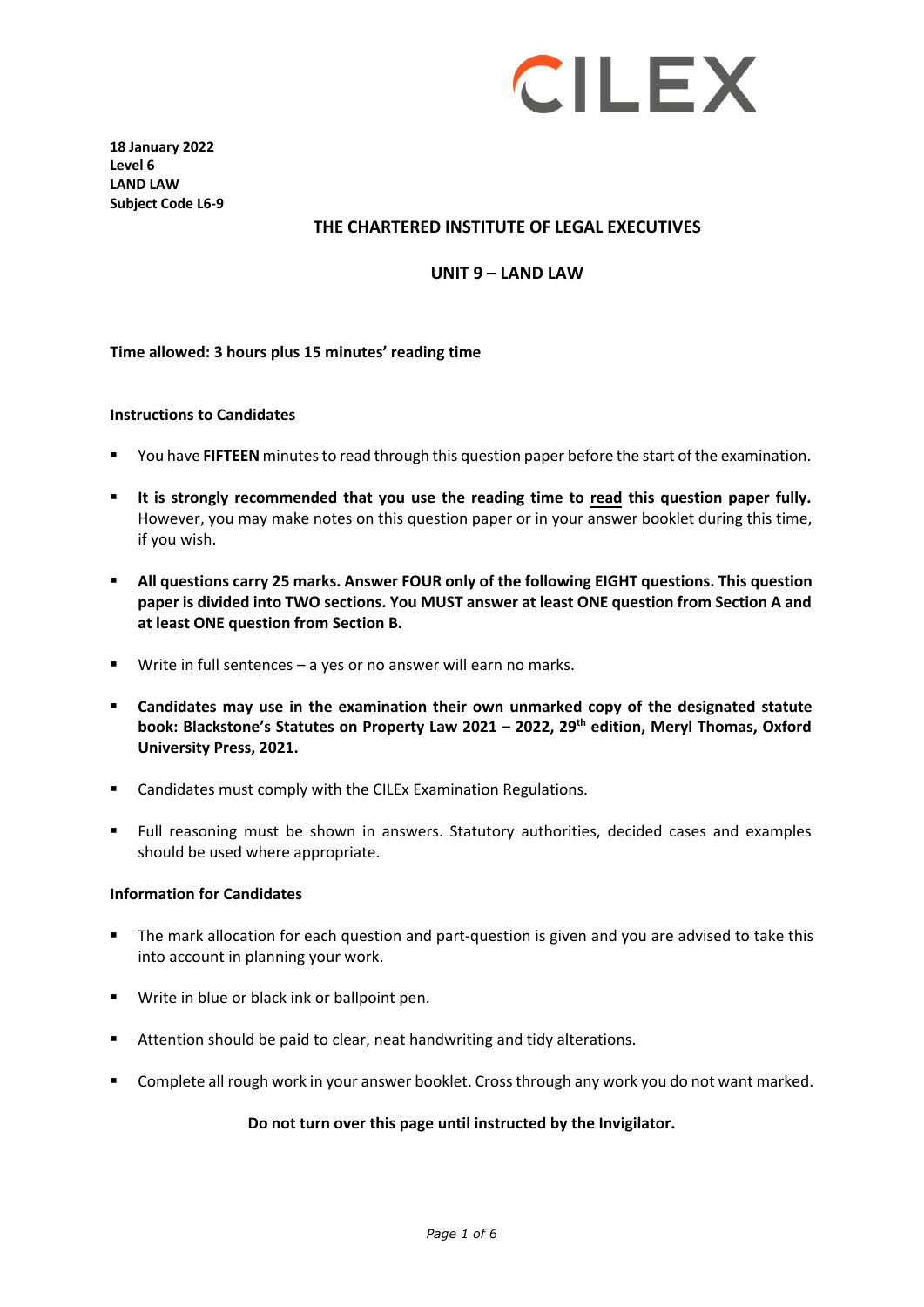## **SECTION A (Answer at least one question from this section)**

1. Critically assess how easy it is for a co-owner to sever their share from a joint tenancy.

*(25 marks)*

2. Critically evaluate the extent to which the courts have established clear principles that apply to claims for proprietary estoppel.

*(25 marks)*

- 3. Critically analyse the extent to which third-party rights affecting the estate are protected in:
	- (a) unregistered land;
	- (b) registered land.

*(10 marks)*

*(15 marks) (Total: 25 marks)*

4. Critically analyse the extent to which a mortgagee may take possession of and sell the mortgaged property 'as soon as the ink is dry' on the mortgage.

*(25 marks)*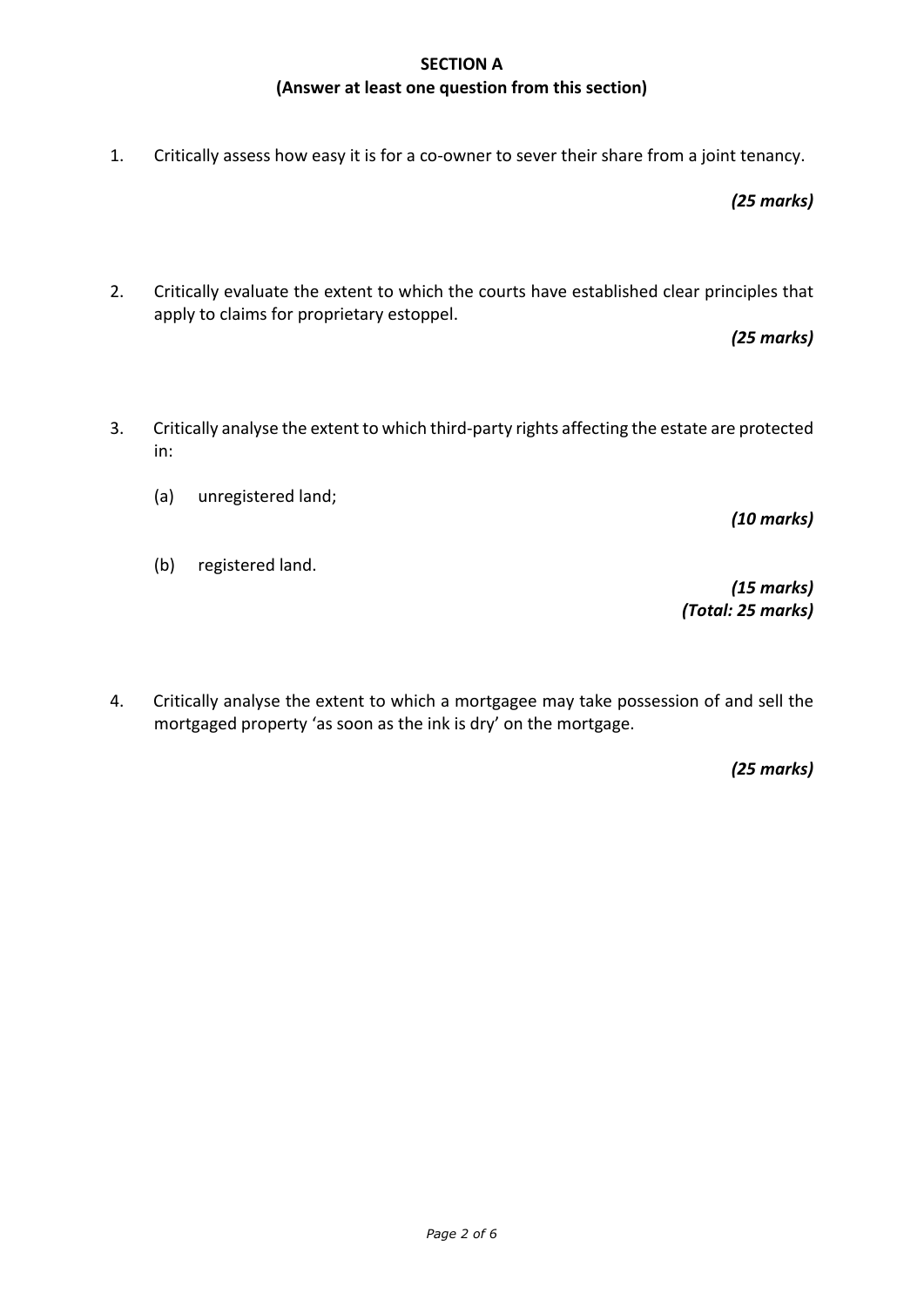## **SECTION B (Answer at least one question from this section)**

## **Question 1**

Alexandra recently purchased the registered freehold of Bluebell House, a large detached house in the countryside.

After living in the property for a few days, Alexandra noticed that her neighbour, Charlotte, had a habit of leaving her tractor parked on a piece of paved land to the rear of Bluebell House. This land belongs to Alexandra's registered title and she asked Charlotte to stop parking her tractor on it. Charlotte seemed annoyed, and told Alexandra that the previous owner of Bluebell House had told her that she could park there whenever she wanted. When Alexandra repeated that she would rather Charlotte did not park on her land, Charlotte stormed off, shouting, 'Just you wait until I find the paperwork from him!'

Alexandra has been accessing Bluebell House via a dirt track, which she had assumed was part of the land she had purchased. The track is the only vehicular access to Bluebell House, although there is a footpath on the other side of the property that allows access on foot. Last week, Alexandra was shocked to find that a locked gate had been erected directly across the dirt track. She has since found out that Charlotte's land includes the stretch of the track between Bluebell House and the main road, where the gate has been erected. Charlotte has told Alexandra that she does not want her to use the track to access Bluebell House.

Alexandra told her friend Dieter about the problems she has been having. Dieter knew the previous owner of Bluebell House and told Alexandra that: 'He used that track for 30 years – I'm sure Charlotte can't just turn around and stop you now'.

Advise Alexandra as to any easements that may exist in relation to Bluebell House.

*(25 marks)*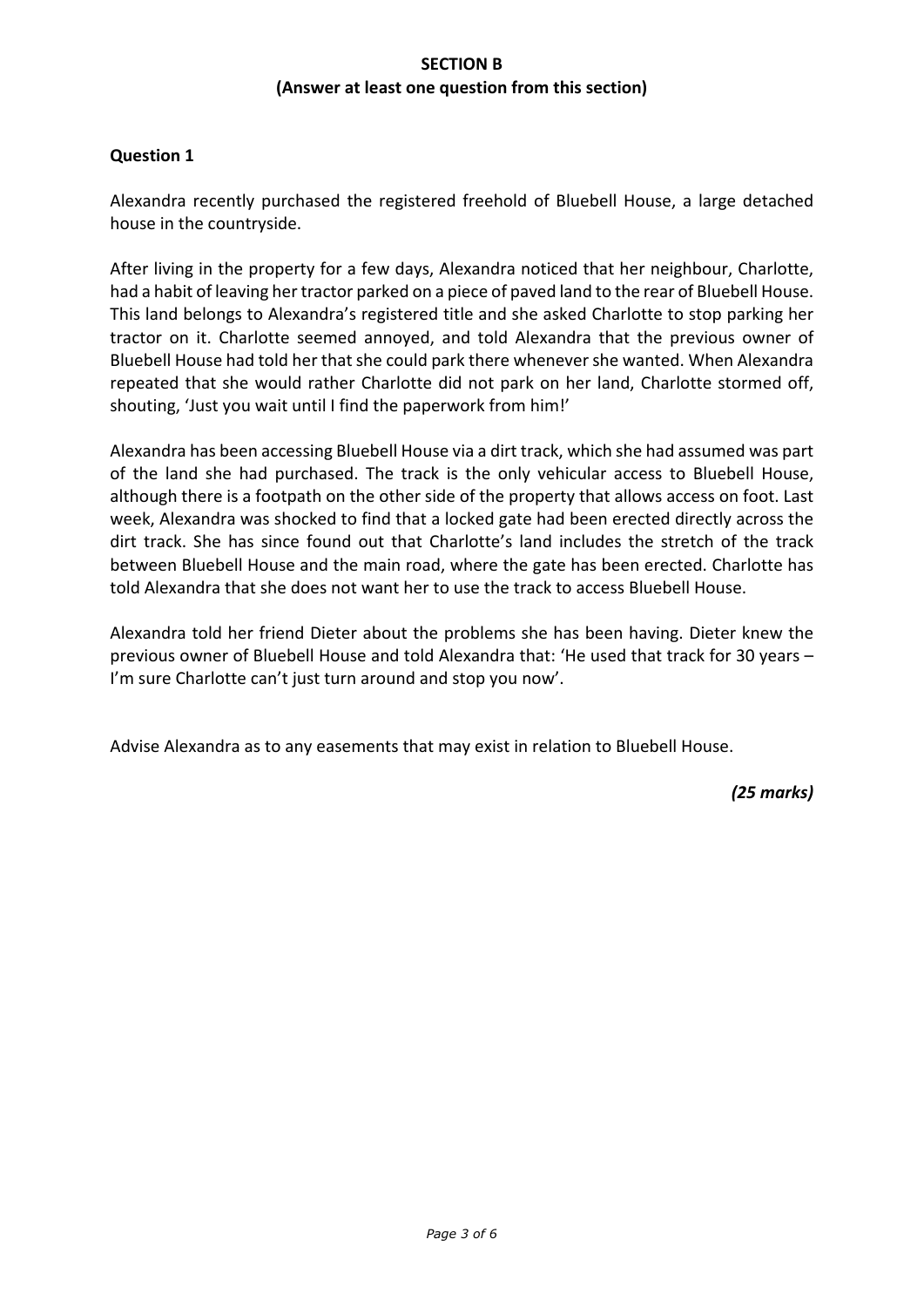# **Question 2**

Faisal was the owner of the registered freehold of the Gloriana Hotel, a large hotel on the seafront in Kempston-on-Sea. In late 2021, Faisal sold the Gloriana Hotel to Isabella. The hotel had been struggling financially for a number of years and was in a poor state of repair. Isabella has spent the winter renovating the property, and has discovered a number of issues while doing so.

The hotel has a large kitchen, which is situated below ground on a basement floor. While renovating the kitchen, Isabella noticed that while Faisal had taken most of the appliances, he had left three extra-large chest freezers, which Isabella was happy to make use of.

One day, while working in the kitchen, Isabella heard drilling noises from behind one of the walls. She has since found out that Jeremy, the owner of the house next door to the Gloriana Hotel, has installed a below-ground swimming pool. Isabella is sure that Jeremy's excavations extend underneath the grounds of the Gloriana Hotel.

Killian, a plumber employed by Isabella to work on the plumbing at the hotel, discovered a shoebox in the attic of the property, hidden behind some pipes.In the shoebox there was £5,000 in banknotes.

Isabella recently finished her renovations. She is particularly proud of how she has restored the hotel's 'Grand Ballroom', which is dominated by a period 1920s chandelier that Isabella has spent thousands of pounds restoring.

Faisal recently contacted Isabella, telling her that he has opened a new hotel in a nearby town and would like her to 'give me my chandelier and my freezers', now that he has a property in which to place them. No fittings and contents form was completed during the sale of the Gloriana Hotel, and Isabella believes that all of these objects belong to her.

Advise Isabella as to:

| (a) | any claim she may have against Jeremy; | (6 marks) |
|-----|----------------------------------------|-----------|
| (b) | who has the best claim to the £5,000;  | (7 marks) |
|     |                                        |           |

(c) whether she will need to return any or all of the objects to Faisal.

*(12 marks)*

*(Total: 25 marks)*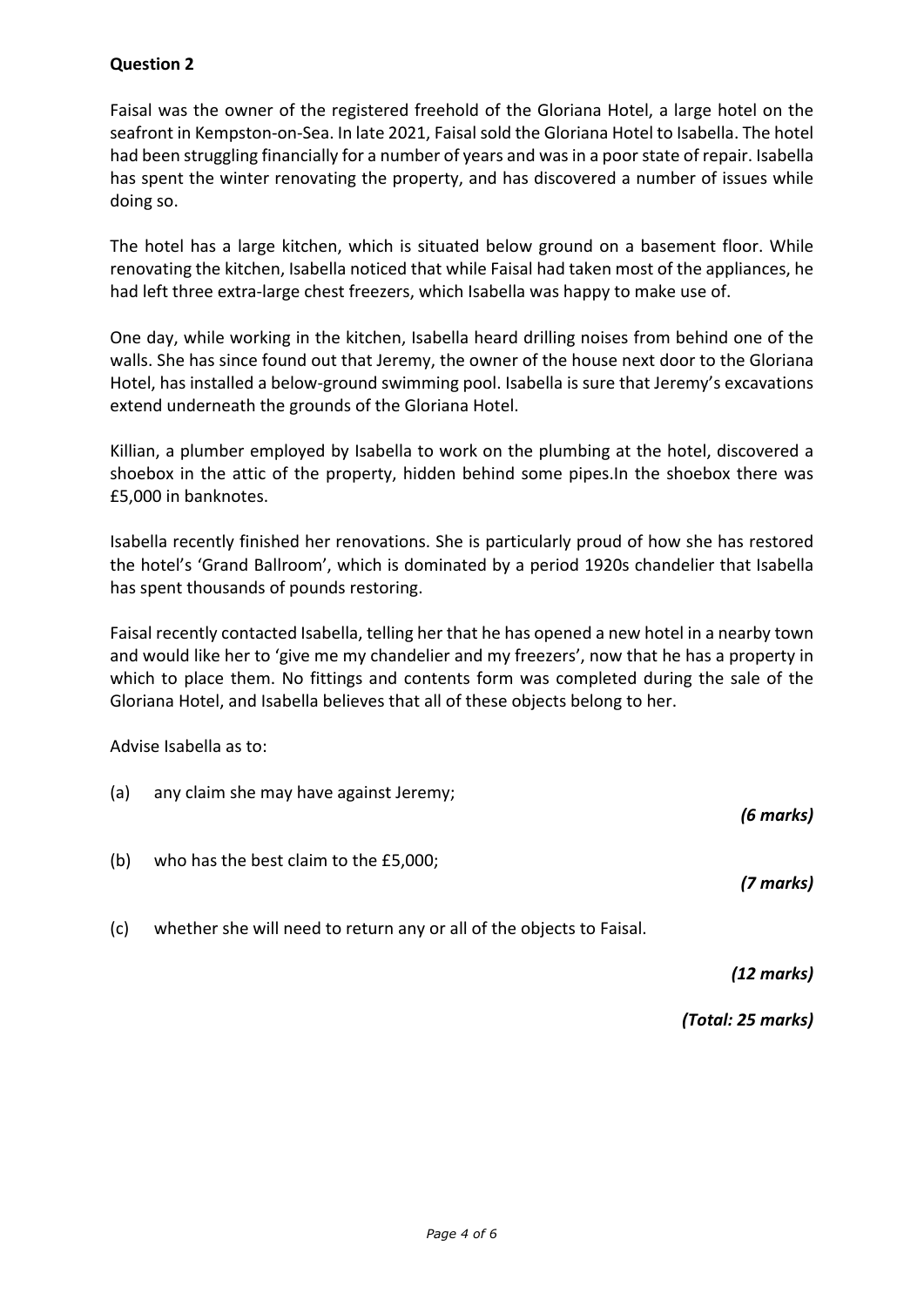# **Question 3**

Lakshmi owns the registered freehold title to three adjacent properties, number 2, number 4 and number 6 Marigold Drive. Lakshmi uses number 2 as the premises for her hair salon business and rents out number 4 and number 6, which are residential properties.

In February 2020, Lakshmi rented number 4 to Nellie and Olly. Number 4 is a two-bedroomed house, although Lakshmi has furnished the main bedroom with a double bed and has converted the second bedroom into a study. Nellie and Olly are engaged to be married and, since moving in, have slept together in the main bedroom, while Nellie has been using the office to work from home.

Lakshmi insisted that each of them signed a separate document before moving in. The document that Nellie and Olly signed was identical except for their names and was titled 'LICENCE AGREEMENT'. Clause 4 of the document stated:

'4.1 This licence is granted for four years, commencing 1 March 2020 and ending 1 March 2024.

4.2 During the four-year period of this licence, Lakshmi reserves the right to move another person into number 4 at any time or to use a room herself.'

In June 2021, Lakshmi rented number 6 to Paula, a trainee hairstylist who works in Lakshmi's salon. Paula had often attended work late and, when the previous tenant of number 6 moved out, Lakshmi specifically offered the property to Paula at half the usual rent. The agreement was made orally and was stated to last for two years, until June 2023.

Because Paula is young and single, Lakshmi is worried that she might hold 'wild parties' at number 6, so insisted that Paula agree to Lakshmi entering the property every Sunday morning to check she was not causing damage to the house. Lakshmi usually sleeps in on a Sunday and has never actually exercised this right.

Last month, Lakshmi sold numbers 2, 4 and 6 to Qusay, a property developer. Qusay plans to demolish all three buildings and to redevelop the land. He would like to remove Nellie, Olly and Paula immediately, or at least as soon as possible, although he is aware that all three would rather stay.

Advise Qusay.

*(25 marks)*